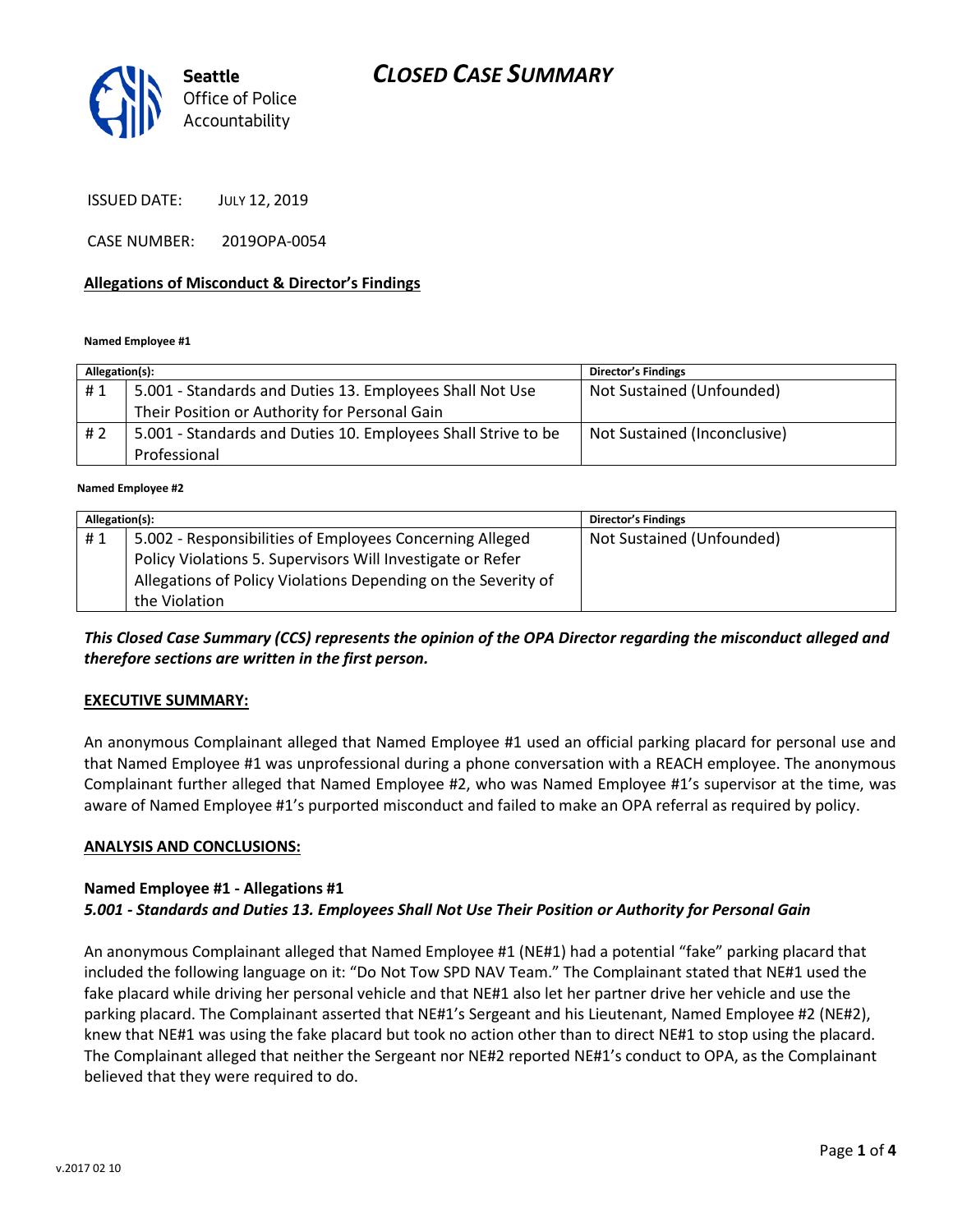



OPA CASE NUMBER: 2019OPA-0054

As part of its investigation, OPA interviewed two employees of REACH, an organization that works with SPD's Navigation Team to address issues involving homelessness within Seattle. The first REACH employee told OPA that he was aware that officers were issued parking placards given parking scarcity in the downtown area. The first employee stated that the placards were meant for official use but that, at some point, he and other REACH staff became aware of a blue Mini Cooper parked in the area that was using a "copy" of the placard. He said that, through some means, it was determined that this vehicle belonged to NE#1. The first employee told OPA that NE#1 called another REACH employee and angrily complained about the other employee "ratting [her] out." The first employee stated that the Sergeant was made aware that NE#1 was using the placard for personal use; however, nothing happened to NE#1 except for the fake placard being taken away. The first employee believed that, had NE#1 been a civilian, the consequences would have been more significant.

The second REACH employee stated that he received a call from NE#1 during which she angrily said: "That was my car. Thanks. Thanks a lot." The second employee believed that the call was inappropriate and unprofessional. The second employee told OPA that he later had a meeting with the Sergeant and NE#2; however, it did not seem to the second employee that anything was ever done and he never received an apology for the call from NE#1. The second employee provided OPA with a photograph that showed a blue Mini Cooper parked with a placard in the front window. The photograph was taken on April 3, 2018.

As part of its investigation, OPA further interviewed NE#1, NE#2, and the Sergeant. The Sergeant provided OPA with a sample parking placard, which contained language similar to that described by the anonymous Complainant. The Sergeant stated that NE#1 was given a parking placard for a period of time while she was on light duty due to an injury. The parking placard was purposed to allow her to park closer to her place of work. The Sergeant indicated that, once NE#1 was no longer on light duty, he took away the parking placard. While the Sergeant did not have personal knowledge of the phone call between NE#1 and the second REACH employee, he believed that this phone call may have raised the issue of NE#1's parking to him and NE#2. The Sergeant stated that he and NE#2 discussed this matter and concurred that NE#1 had been appropriately using the parking placard during work hours. The Sergeant did not recall any allegations being raised to him of NE#1 using the parking placard for personal purposes. The Sergeant also did not recall anyone reporting to him that NE#1 engaged in an unprofessional conversation with a REACH employee.

NE#2 stated that he had no recollection of an allegation concerning improper use of a parking placard by NE#1. He remembered that NE#1 did have access to a parking placard for a period of time given her light duty status and that the use of this placard was approved by the chain of command. NE#2 also told OPA that he did not recall ever being informed of an unprofessional phone conversation between NE#1 and a REACH employee; however, he acknowledged that relationships between officers and REACH employee could be contentious.

NE#1 denied misusing the parking placard. She stated that she only used it for work, that she did not use it for personal business, and that she did not share the parking placard with anyone else. NE#1 further denied that she had an unprofessional conversation with the second REACH employee. She recounted that, during the phone call, she stated to the second employee: "hey, that's my vehicle, just to let you know, if you could stop taking photos of it, thank you." However, she denied that any of her statements were inappropriate or otherwise inconsistent with policy.

SPD employees are prohibited from using their position or authority for personal gain. (SPD Policy 5.001-POL-13.)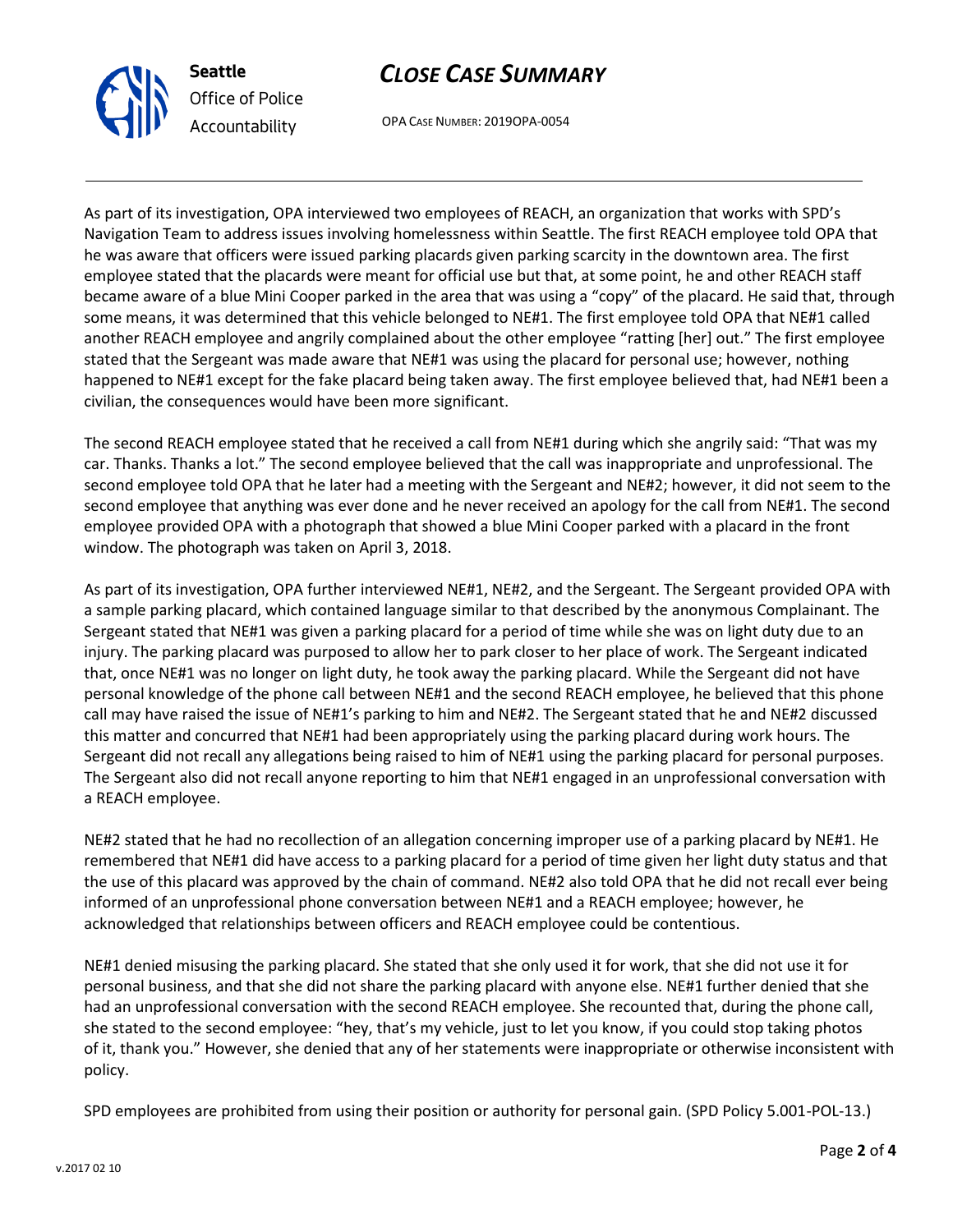

OPA CASE NUMBER: 2019OPA-0054

If NE#1 used a Department parking placard for her personal benefit, it would have constituted a violation of this policy. However, based on the evidence amassed during this investigation, including the statements of both NE#2 and the Sergeant, NE#1 was authorized to possess the parking placard and used it appropriately. There is insufficient evidence in the record to establish the contrary. For example, while the photograph provided by the second REACH employee depicted NE#1's vehicle with a parking placard on the front dash, the vehicle was parked during regular business hours. This would be consistent with the permitted use. Moreover, even though the first REACH employee reported viewing NE#1's vehicle parked twice with the placard, there is no indication that it was parked while outside of business hours during that time or that the vehicle was being used for personal matters.

Given the above and when applying a preponderance of the evidence standard, I recommend that this allegation be Not Sustained – Unfounded.

Recommended Finding: **Not Sustained (Unfounded)**

**Seattle**

*Office of Police Accountability*

## **Named Employee #1 - Allegation #2** *5.001 - Standards and Duties 10. Employees Shall Strive to be Professional*

As discussed above, the second REACH employee alleged that NE#1 was unprofessional towards him during a phone conversation when she purportedly angrily confronted him about the parking of her vehicle. When asked about this conversation, NE#1 acknowledged that it occurred and that she referenced her parking and the second employee taking photographs of her vehicle. However, she denied that she was rude or unprofessional. As far as OPA is aware, there is no recording of this phone conversation.

SPD Policy 5.001-POL-10 requires that SPD employees "strive to be professional at all times." The policy further instructs that "employees may not engage in behavior that undermines public trust in the Department, the officer, or other officers." (SPD Policy 5.001-POL-10.) The policy further states the following: "Any time employees represent the Department or identify themselves as police officers or Department employees, they will not use profanity directed as an insult or any language that is derogatory, contemptuous, or disrespectful toward any person." (*Id*.)

Ultimately, OPA cannot conclusively determine what occurred during the phone call between NE#1 and the second employee. While OPA has questions concerning why NE#1 found it necessary or a good idea to call the second employee to discuss a potential complaint against her, OPA cannot, without more, prove that it was unprofessional. Accordingly, OPA recommends that this allegation be Not Sustained – Inconclusive.

Recommended Finding: **Not Sustained (Inconclusive)**

## **Named Employee #2 - Allegations #1**

## *5.002 - Responsibilities of Employees Concerning Alleged Policy Violations 5. Supervisors Will Investigate or Refer Allegations of Policy Violations Depending on the Severity of the Violation*

The Complainant alleged that NE#2 failed to report potential misconduct to OPA. SPD Policy 5.002-POL-5 requires supervisors who become aware of a potential policy violation to investigate or refer the allegations depending on their severity. Minor allegations of misconduct may be investigated by a supervisor, while allegations of serious